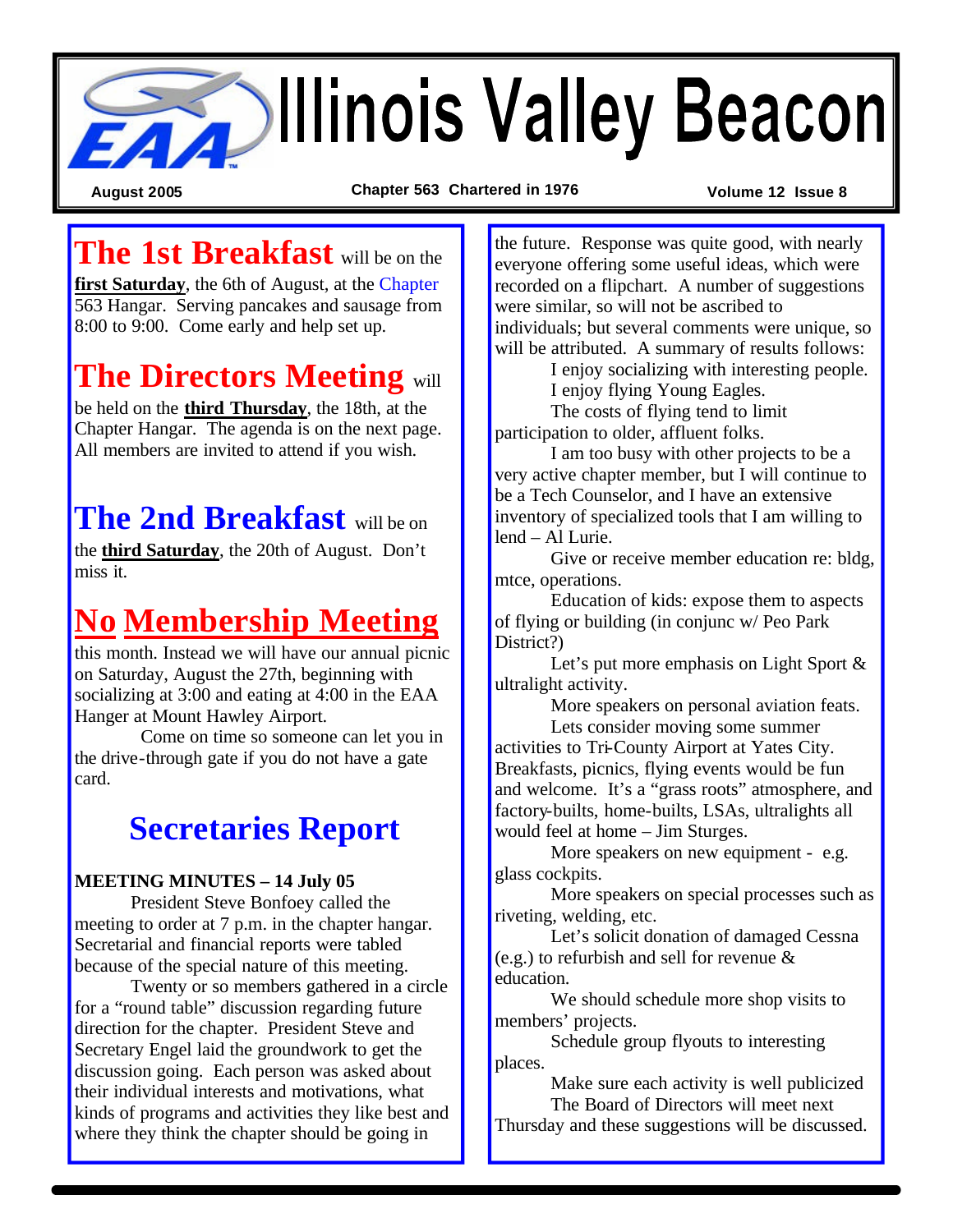Refreshments from Bill and Steve enhanced the pleasant summer evening. Respectfully Submitted, Bill Engel, Secretary

#### **The Board of Directors Meeting Minutes for July 21. 05**

The meeting was called to order at 7 p.m. in the chapter hangar. Present were directors Caudill, Engel, Hounshell and Pilon. Minutes of the June meeting were approved as printed. Finances were discussed, but in the absence of the treasurer. It was felt that we need a better system of presenting data, particularly in comparing current figures with budgeted ones. Jerry Pilon volunteered to provide a spreadsheet that would do the job. Jerry also wanted the record to show our appreciation of the job being done by President Steve Bonfoey.

Program Chair Jerry suggested that the regular Thursday meeting in August be eliminated in favor of the picnic to be held on a Saturday. We discussed at some length whether to picnic at Tri-County Airport (Yates City). The consensus was that, for this year at least, conditions favor holding it at our hangar. The vote was for 3 p.m. Saturday August 27. We will post invitations at Yates City and for Mt. Hawley tenants and FBO. Morrie will attempt to get a tethered balloon (for reasonable expenses) and the chapter will furnish chicken and soda, with the rest of the food being potluck. Secretary Engel will check with Oshkosh about insurance.

It was suggested that we try to arrange a flyout to Yates City soon.

Jerry has a speaker in mind for the September meeting, and will contact him shortly.

Regarding the Christmas Luncheon, we need to get a December date at Wildlife Prairie, and line up our program, for which we have a speaker in mind.

On our BD-5 project, we now have a rolling stand to hold plans, notebooks and a few tools. Also Bill Engel will pen a monthly report on build progress.

A "Members Only" section was again discussed for our website. Once again Jerry stated he would get working on it.

When our treasurer arrived he affirmed that

his reports are done with hand calculations typed in on a word processor.

Under New Business our intention was to dig into the material gathered at the "Round Table" last Thursday. However, as the hour was getting quite late, we could only scratch the surface. A summary of that material may be found in the July 14 minutes. Respectfully Submitted, Bill Engel, Secretary

### **Young Eagles July 22, 05**

What a pleasure it is to work with you guys. The whole process went very smoothly and 48 YE's were flown in less than 2 hours. Thanks for your time and expense and I hope you



had a few great kids that make it all worth while.

They sang us a song to start off the event.

Gerry Peacock talking to Shirley Dresden, Common Place Staff.





Part of the gang.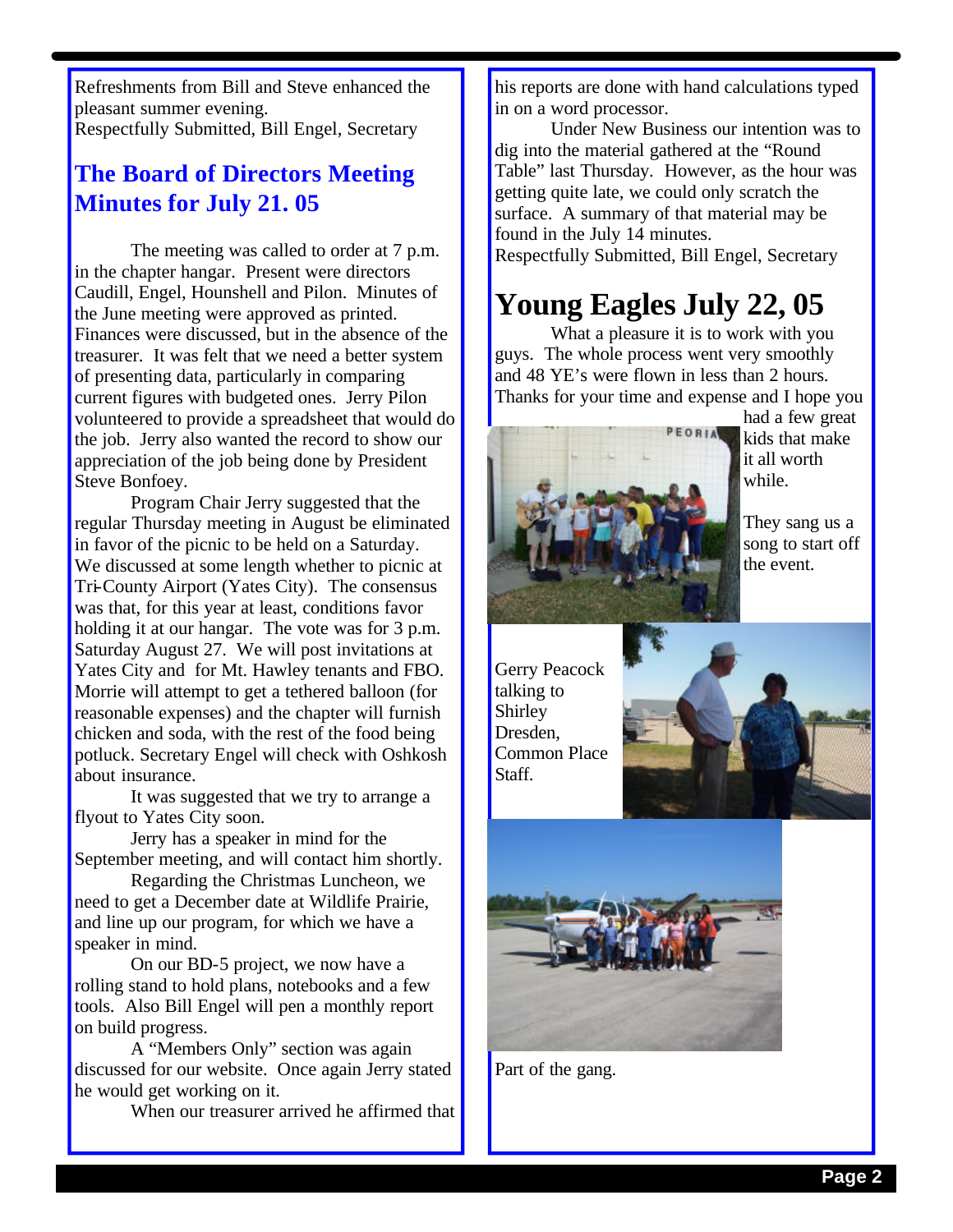| <b>Calendar of Events 2005</b> |                 |                                      |                                     |  |
|--------------------------------|-----------------|--------------------------------------|-------------------------------------|--|
| <b>Breakfasts</b>              |                 | <b>Membership</b><br><b>Meetings</b> | <b>Directors</b><br><b>Meetings</b> |  |
| <b>January</b>                 | 1 and 15        | 13                                   |                                     |  |
| February                       | 5 and 19        | 10                                   | 17                                  |  |
| <b>March</b>                   | 5 and 19        | 10                                   | 17                                  |  |
| <b>April</b>                   | 2 and 16        | 14                                   | 21                                  |  |
| <b>May</b>                     | <b>7 and 21</b> | 12                                   | 19                                  |  |
| <b>June</b>                    | 4 and 18        | $\boldsymbol{9}$                     | 16                                  |  |
| <b>July</b>                    | 2 and 16        | 14                                   | 21                                  |  |
| <b>August</b>                  | <b>6 and 20</b> | 11                                   | 18                                  |  |
| <b>September</b>               | 3 and 17        | 8                                    | 15                                  |  |
| <b>October</b>                 | 1 and 15        | 13                                   | 20                                  |  |
| <b>November</b>                | 5 and 19        | 10                                   | 17                                  |  |
| <b>December</b>                | 3 and 17        | 8                                    | 15                                  |  |
|                                |                 |                                      |                                     |  |

**Speakers/Presentations/Activities:**

| January - Alan Lurie (GPS)   | May -Jim and Kurt Hannemann September—Scott Decker |                 |
|------------------------------|----------------------------------------------------|-----------------|
| <b>February -Niel Pobanz</b> | June -Adama Allmond                                | October -       |
| <b>March</b> – Project Visit | <b>July - Chapter Round Table</b>                  | <b>November</b> |
| <b>April - Gerry Peacock</b> | <b>August</b> – Chapter Picnic                     | December -      |

<u> 1989 - Andrea Santa Andrea Santa Andrea Santa Andrea Santa Andrea Santa Andrea Santa Andrea Santa Andrea San</u>

**Flying: 3MY Fly Outs every month. Oshkosh See the Fly-In Events on page 4.**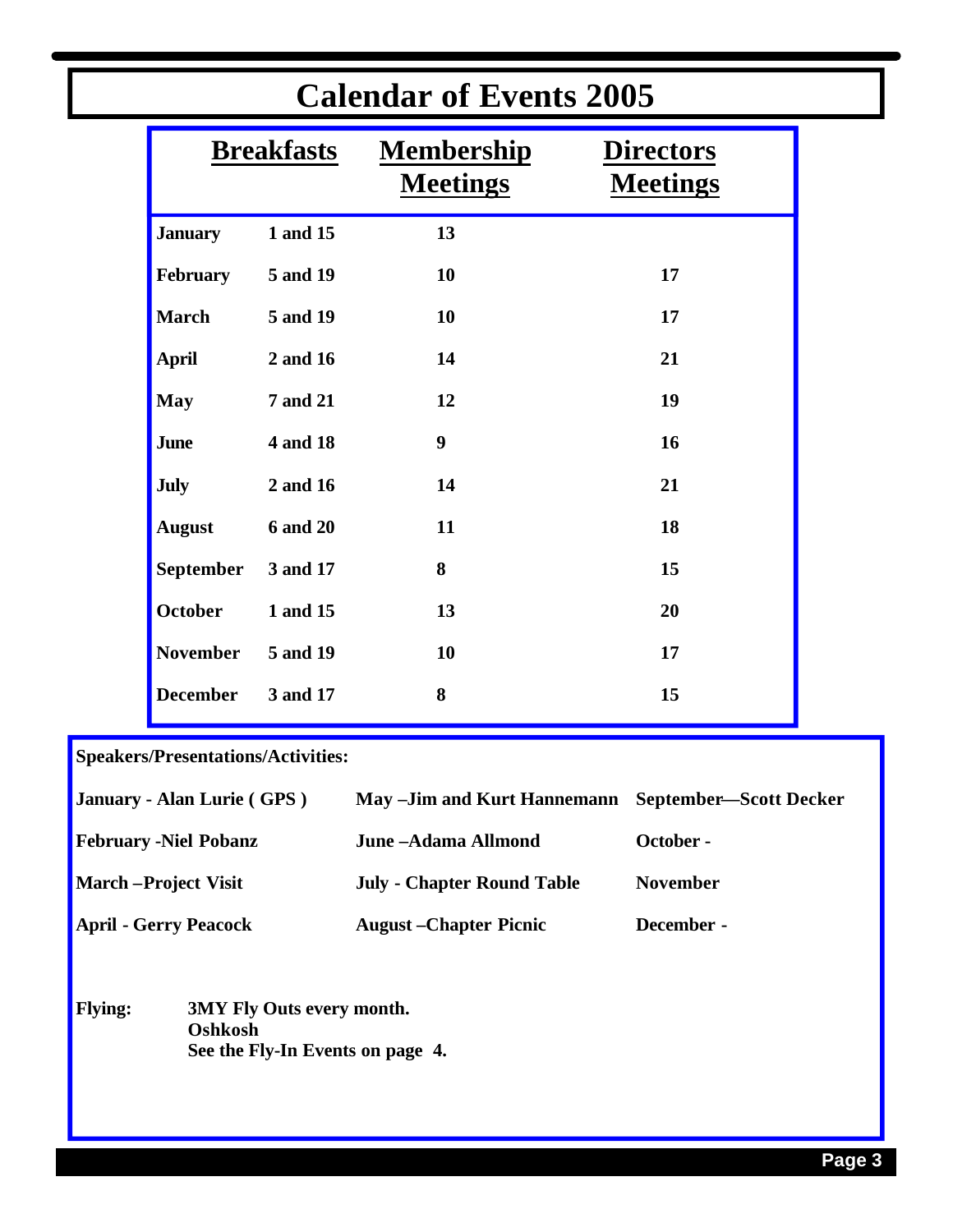# **Fly-in Events for 2005**

August 5-7 Prairie Air Show at Peoria August 21 Taylorville Fly-in Breakfast

September 16-18 Springfield Air Rendexvous September 18 Taylorville Fly-in Breakfast

October 16 Taylorville Fly-in Breakfast

### **Future Oshkosh Dates**:

July 25 - 31, 2006 July 24 - 30, 2007 July 29 - August 4, 2008 July 27 - August 2, 2009 July 26 - August 1, 2010 July 25 - 31, 2011 July 23 - 29, 2012

One summer evening during a violent thunderstorm a mother was tucking her son into bed. She was about to turn off the light when he asked with a tremor in his voice, "Mommy, will you sleep with me tonight?" The mother smiled and gave him a reassuring rub. "I can't dear," she said. "I have to sleep in Daddy's room." A long silence was broken at last by his shaky little voice: "The big sissy."

#### It could only happen in Bartonville Defecation is Illegal Dumping

I read in the paper today that a man was arrested for defecating in front of a gas station in Bartonville. Witnesses who saw him do it wrote down his license number. He was cited for disorderly conduct, which carries a \$150 fine. Illegal dumping in Bartonville is a \$250 fine.

#### **2003 Chapter 563 Officers**

President: Steve Bonfoey, 4620 W. Hetherwood Dr. Peoria, IL. 61615, Ph. 692-6272 esteban@bwsys.net Vice President: Gerry Pilon, 110 WindRidge Dr., Washington, IL 61571, Ph. 745-1139 pilongt@hotmail.com Treasurer: Joe Ernst, 2708 W. Winterberry Ln, Peoria, IL, 61604, Ph 5660643, joseph\_owen\_ernst@alum.bradley.edu Secretary: Bill Engel, 7114 N. Willow Bend Pt., Peoria, IL. 61614, Ph. 691-6466 engelwk@mtco.com Newsletter/Web Editor: Morrie Caudill, 5320 N. Sherbrook Ln., Peoria, IL. 61614, Ph. 691-3613 flyvfr@insightbb.com Technical Advisor: Al Lurie, 605 E. Armstrong Avenue, Peoria, IL. 61603, Ph. 682-1674 Young Eagles: Morrie Caudill, 5320 N. Sherbrook Ln., Peoria, IL. 61614, Ph. 691-3613 flyvfr@insightbb.com Flight Advisor: Jim Hannemann, 1404 Miller St., Washington, IL. 61571, Ph. 444-4062 jrhannemann@aol.comm Flight Advisor: Sam Sisk, 7214 W. Legion Hall Rd., Dunlap, IL. 61525, Ph. 243-5729 sesisk@mtco.com Flight Advisor: Ron Wright, 616 Kerfoot, East Peoria, IL. 61611, Ph. 694-1527 e-mail wright.ronald1@mcleodusa.net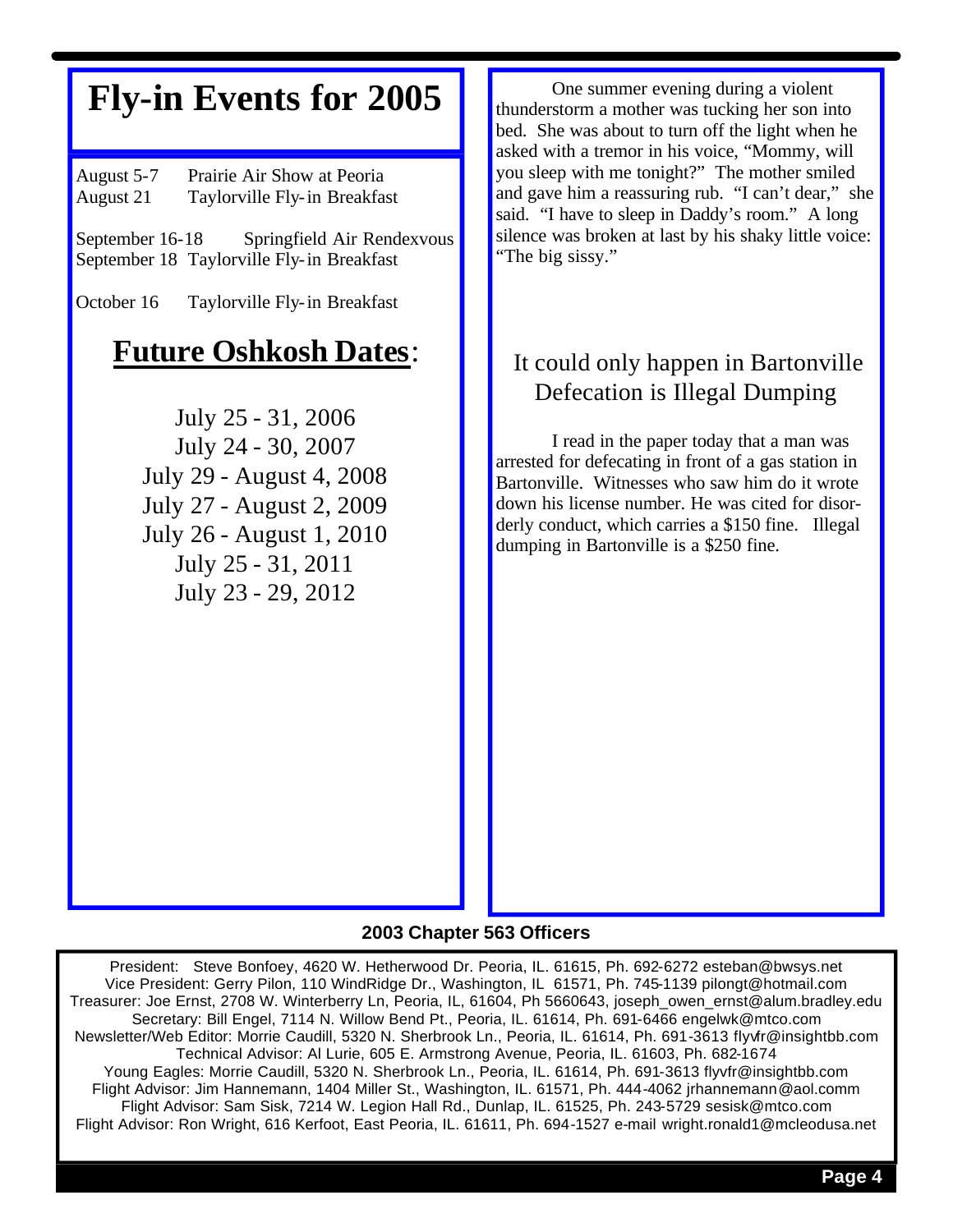# **OSHKOSH**

What can you say about Air Venture 05 that would adequately describe it.

Bill Engel and I went up Wed. and took with us beautiful weather and temps. Joe Fox and his son were there early, as usual. Ran into Sam and Becky Sisk and Jerry Pilon and Ken Grisham. Ken's first time. Can you imagine what it felt like to him. He has an airplane half completed and he has never been to Oshkosh?

Of course the big attraction was Burt Rutan's airplanes, Global Flyer and the rocket ship. Just being able to stand close to those historic airplanes (don't touch) makes you feel like a part of it. All pilots and aircraft owners should feel like they are a part of it because it probably would not have happened if there were not a larger interested group keeping the spirit alive in the aviation field. Keep looking up.



The symbols on the side of SpaceShipOne show it flew 17 times to capture the X prize.

Global Flyer was an equally impressive ship. Graceful flexible wings, a very quiet engine on flyby, reminding me a lot of the first round the



GLOBALFLYER

world flight by Dick Rutan and Jeana Yeager.

Not to be ignored was the Glacier Girl, rescued from several hundred feet below the Greenland ice cap. A beautiful restoration. My



friend in Tennessee, who lives near where the restoration took place, told me they even kept the air in the original tires and put some of it in the new tires. That's the extreme they went to.



I never thought about how you mount this steed until I saw the little ladder built into the rear of the fuselage.



This was seen on the air scoop of a round engine. The printing says," Injection is nice but I'd rather be blown."

Another unusual airplane, one of a kind, is the Dornier Do 24 ATT amphib with three turboprop engines. Dornier made history with the Do X in 1929. It was the largest flying boat in the world with 12 engines.





Me and Bill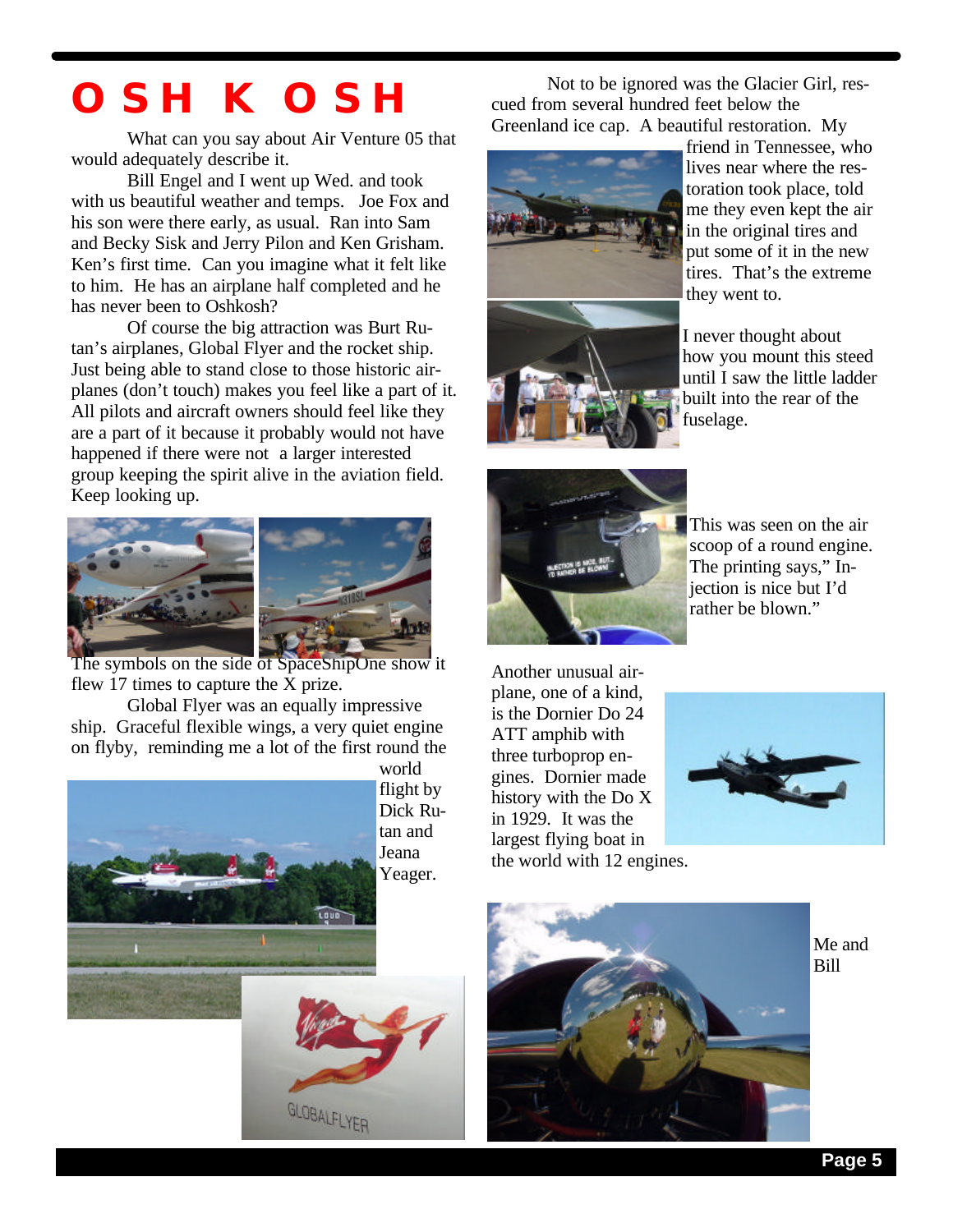# More Photos





A Rare Combination



Ultra Something



A beautiful round engine



An Oldie but a Goodie



Last but not least, our leader, Tom Poperezny, spoke to us at the Chapter Leaders Breakfast Saturday morning. The awards were given to the nominees for best Newsletter, Web Page, Young Eagles Cord., and other outstanding Chapter leaders.